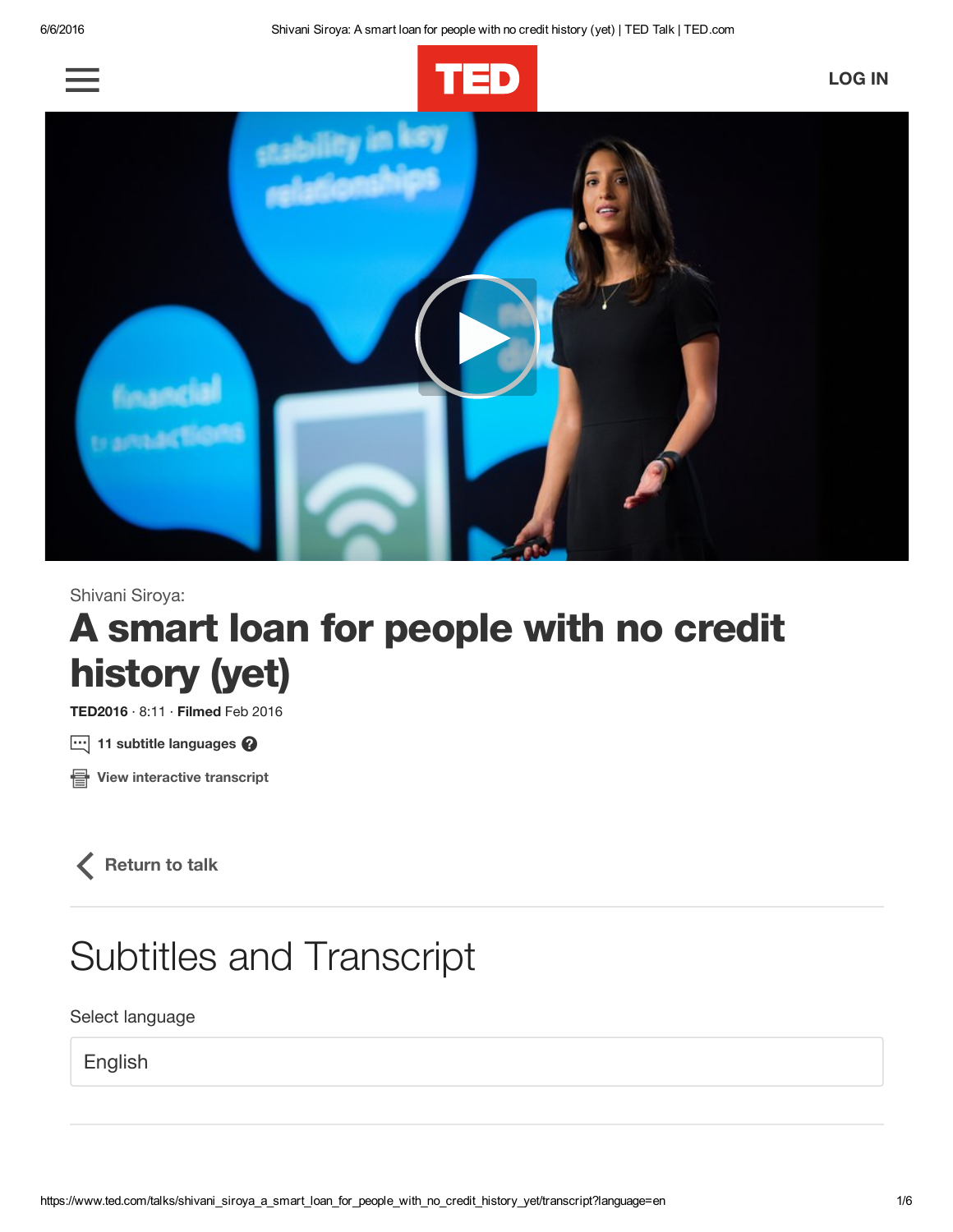#### 0:11

How much do you need to know about a person before you'd feel comfortable making a loan?

#### 0:17

Suppose you wanted to lend 1,000 dollars to the person sitting two rows behind you. What would you need to know about that person before you'd feel comfortable?

#### 0:26

My mom came to the US from India in her late thirties. She's a doctor in Brooklyn, and she often lets friends and neighbors come to see her for health services, whether they can pay right away or not. I remember running into her patients with her at the grocery store or on the sidewalk, and sometimes they would come and pay her right on the spot for previous appointments. She would thank them, and ask them about their families and their health. She gave them credit because she trusted them.

#### 0:56

Most of us are like my mom. We would give credit to someone we know or that we live next to. But most of us are probably not going to lend to a stranger unless we know a little something about them.

#### 1:10

Banks, credit card companies and other financial institutions don't know us on a personal level, but they do have a way of trusting us, and that's through our credit scores. Our credit scores have been created through an aggregation and analysis of our public consumer credit data. And because of them, we have pretty much easy access to all of the goods and services that we need, from getting electricity to buying a home, or taking a risk and starting a business.

#### 1:40

But ... there are 2.5 billion people around the world that don't have a credit score. That's a third of the world's population. They don't have a score because there are no formal public records on them -- no bank accounts, no credit histories and no social security numbers. And because they don't have a score, they don't have access to the credit or financial products that can improve their lives. They are not trusted.

#### 2:13

So we wanted to find a way to build trust and to open up financial access for these 2.5 billion. So we created a mobile application that builds credit scores for them using mobile data. There are currently over one billion smartphones in emerging markets. And people are using them the same way that we do. They're texting their friends, they're looking up directions, they're browsing the Internet and they're even making financial transactions.

#### 2:44

Over time, this data is getting captured on our phones, and it provides a really rich picture of a person's life. Our customers give us access to this data and we capture it through our mobile application. It helps us understand the creditworthiness of people like Jenipher, a small-business owner in Nairobi, Kenya.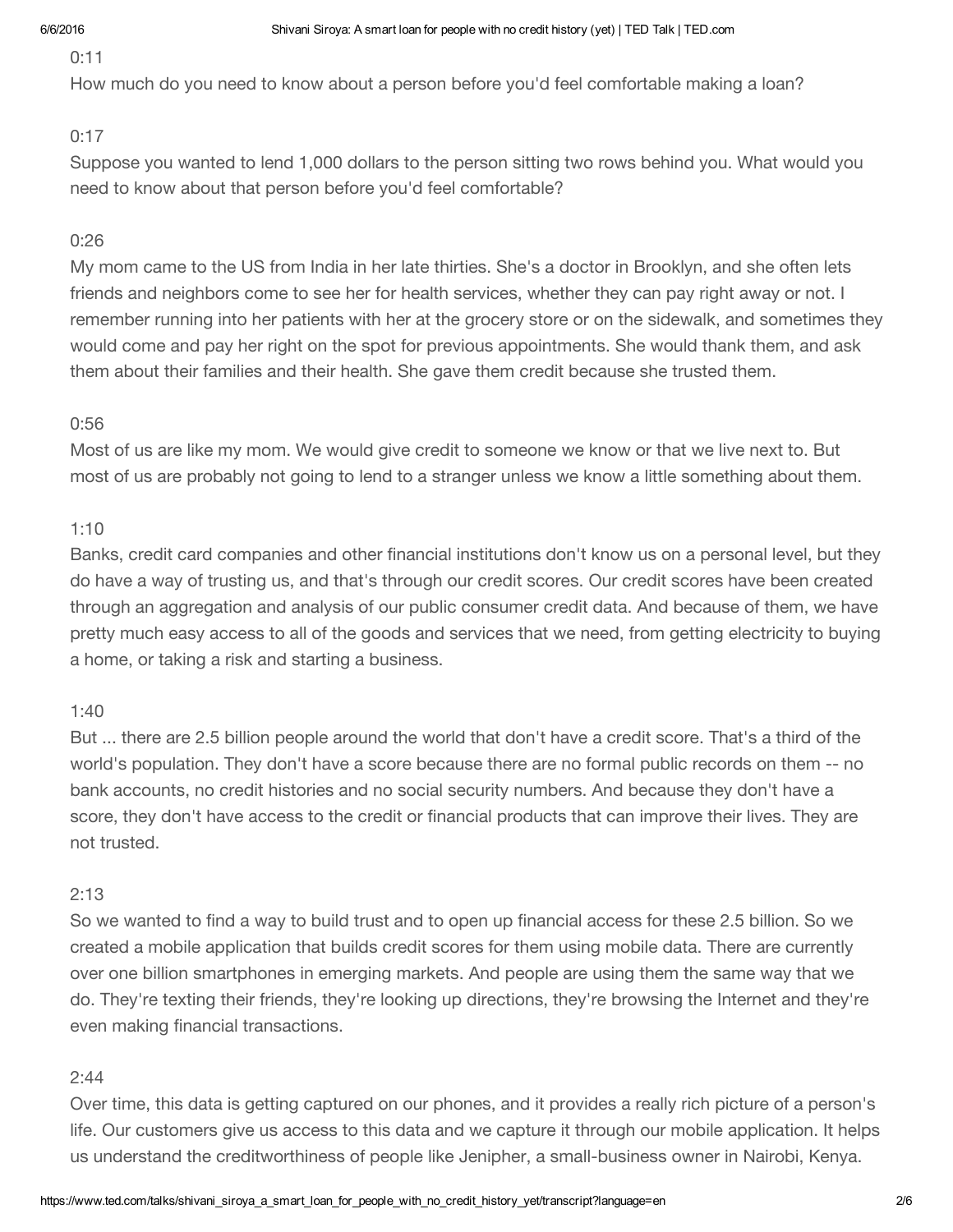#### 6/6/2016 Shivani Siroya: A smart loan for people with no credit history (yet) | TED Talk | TED.com

Jenipher is 65 years old, and for decades has been running a food stall in the central business district. She has three sons who she put through vocational school, and she's also the leader of her local chama, or savings group.

### 3:20

Jenipher's food stall does well. She makes just enough every day to cover her expenses. But she's not financially secure. Any emergency could force her into debt. And she has no discretionary income to improve her family's way of living, for emergencies, or for investing into growing her business. If Jenipher wants credit, her options are limited. She could get a microloan, but she'd have to form a group that could help vouch for her credibility. And even then, the loan sizes would be way too small to really have an impact on her business, averaging around 150 dollars. Loan sharks are always an option, but with interest rates that are well above 300 percent, they're financially risky. And because Jenipher doesn't have collateral or a credit history, she can't walk into a bank and ask for a business loan.

### 4:15

But one day, Jenipher's son convinced her to download our application and apply for a loan. Jenipher answered a few questions on her phone and she gave us access to a few key data points on her device.

### 4:29

And here's what we saw. So, bad news first. Jenipher had a low savings balance and no previous loan history. These are factors that would have thrown up a red flag to a traditional bank. But there were other points in her history that showed us a much richer picture of her potential. So for one, we saw that she made regular phone calls to her family in Uganda. Well, it turns out that the data shows a four percent increase in repayment among people who consistently communicate with a few close contacts. We could also see that though she traveled around a lot throughout the day, she actually had pretty regular travel patterns, and she was either at home or at her food stall. And the data shows a six percent increase in repayment among customers who are consistent with where they spend most of their time.

# 5:28

We could also see that she communicated a lot with many different people throughout the day and that she had a strong support network. Our data shows that people who communicate with more than 58 different contacts tend to be more likely to be good borrowers. In Jenipher's case, she communicated with 89 different individuals, which showed a nine percent increase in her repayment.

#### 5:54

These are just some of the thousands of different data points that we look at to understand a person's creditworthiness. And after analyzing all of these different data points, we took the first risk and gave Jenipher a loan. This is data that would not be found on a paper trail or in any formal financial record. But it proves trust. By looking beyond income, we can see that people in emerging markets that may seem risky and unpredictable on the surface are actually willing and have the capacity to repay.

#### 6:32

Our credit scores have helped us deliver over 200,000 loans in Kenya in just the past year. And our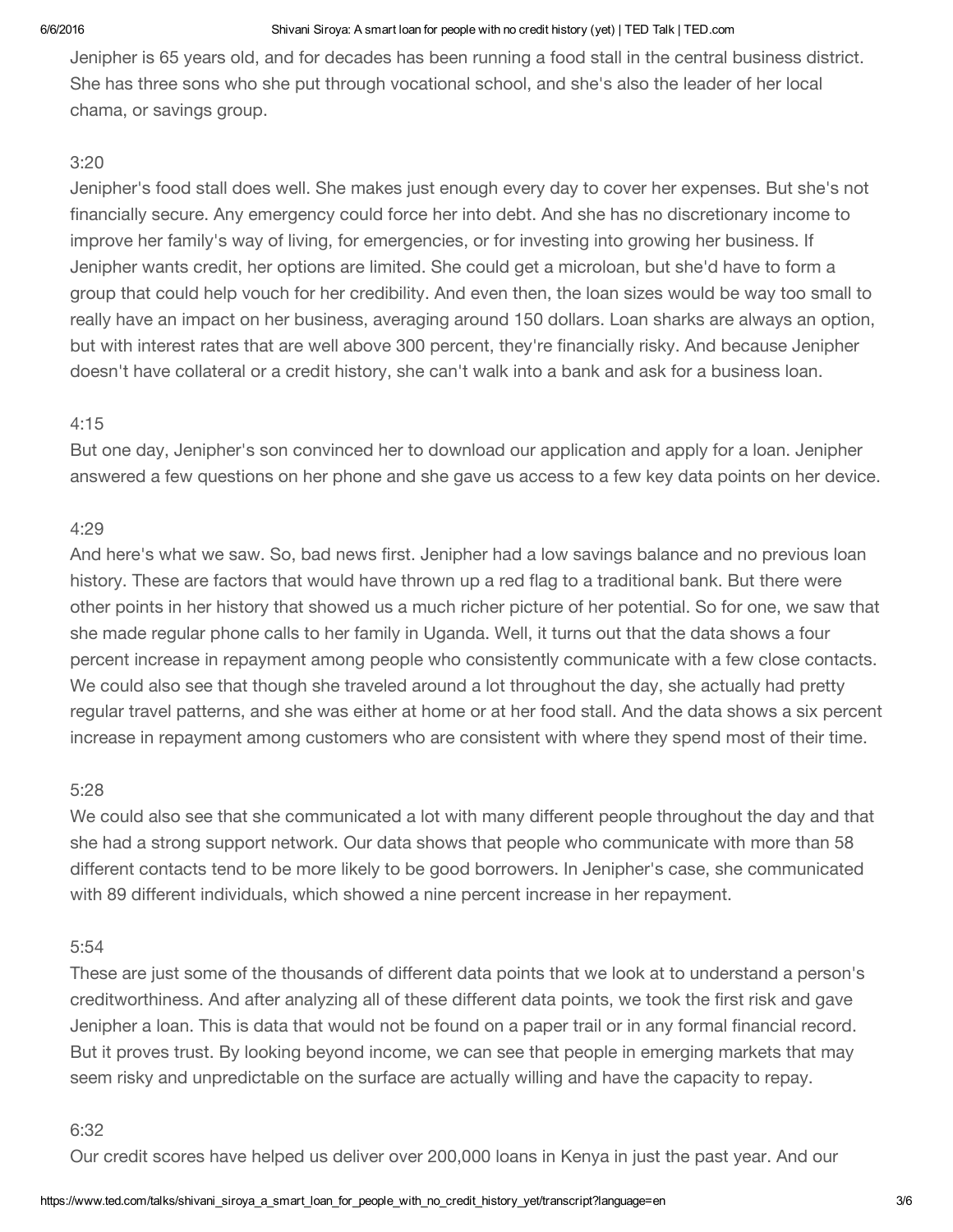#### 6/6/2016 Shivani Siroya: A smart loan for people with no credit history (yet) | TED Talk | TED.com

repayment rates are above 90 percent -- which, by the way, is in line with traditional bank repayment rates.

#### 6:48

With something as simple as a credit score, we're giving people the power to build their own futures. Our customers have used their loans for family expenses, emergencies, travel and for investing back into growing their businesses. They're now building better economies and communities where more people can succeed.

## 7:11

Over the past two years of using our product, Jenipher has increased her savings by 60 percent. She's also started two additional food stalls and is now making plans for her own restaurant. She's applying for a small-business loan from a commercial bank, because she now has the credit history to prove she deserves it.

# 7:33

I saw Jenipher in Nairobi just last week, and she told me how excited she was to get started. She said, "Only my son believed I could do this. I didn't think this was for me." She's lived her whole life believing that there was a part of the world that was closed off to her.

### 7:54

Our job now is to open the world to Jenipher and the billions like her that deserve to be trusted.

8:03 Thank you.

8:04 (Applause)

| <b>Programs &amp; initiatives</b> |
|-----------------------------------|
| <b>TEDx</b>                       |
| <b>TED Prize</b>                  |
| <b>TED Fellows</b>                |
| <b>TED Ed</b>                     |
| <b>Open Translation Project</b>   |
| <b>TED Books</b>                  |
|                                   |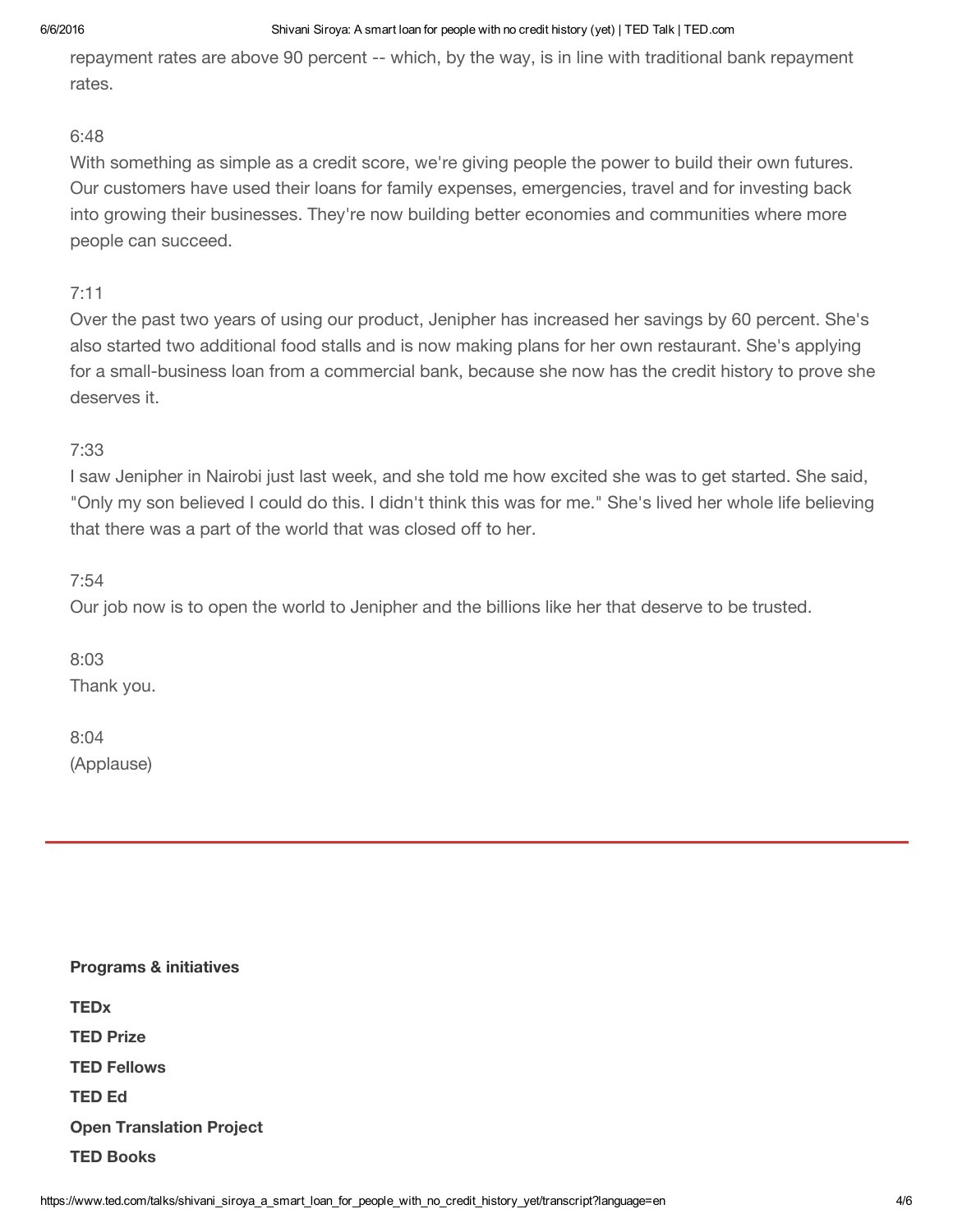TED [Institute](https://www.ted.com/about/programs-initiatives/ted-institute)

Ways to get TED

TED [Radio](https://www.npr.org/programs/ted-radio-hour/) Hour on NPR

[More](https://www.ted.com/about/programs-initiatives/ted-talks/ways-to-get-ted-talks) ways to get TED

Follow TED

[Facebook](https://www.facebook.com/TED)

**[Twitter](https://twitter.com/tedtalks)** 

[Google+](https://plus.google.com/+TED)

[Pinterest](https://www.pinterest.com/tednews)

[Instagram](https://instagram.com/ted)

[YouTube](https://www.youtube.com/ted)

TED [Blog](http://blog.ted.com/)

Our community

TED [Speakers](https://www.ted.com/people/speakers)

TED [Fellows](https://www.ted.com/people/fellows)

TED [Translators](https://www.ted.com/people/translators)

TEDx [Organizers](https://www.ted.com/people/tedx)

TED [Community](https://www.ted.com/people)

#### Get TED email updates

Subscribe to receive email notifications whenever new talks are published.

 $\nabla$  Daily  $\Box$  Weekly

Your email address

Submit

TED Talks [Usage](https://www.ted.com/about/our-organization/our-policies-terms/ted-talks-usage-policy) Policy

[Privacy](https://www.ted.com/about/our-organization/our-policies-terms/privacy-policy) Policy